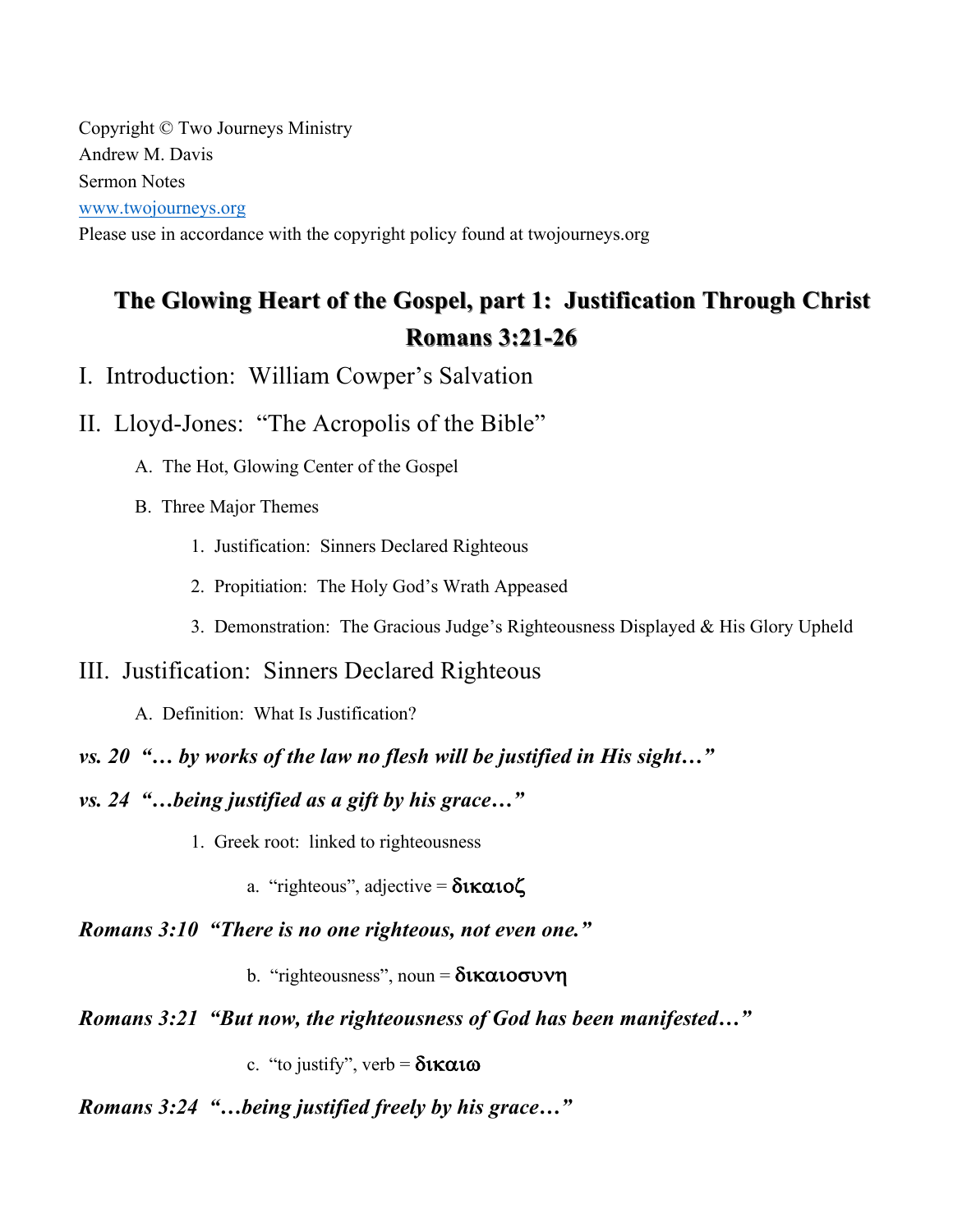- 2. "Righteousness" = holiness, rightness under judgment, innocence of all charges
- 3. Usage: a declaration that imparts nothing

### *Luke 7:28-29 "***[After Jesus defended John the Baptist]** *And when all the people and the tax-gatherers heard this,* **they justified God***, having been baptized with the baptism of John."*

- a. the tax-gatherers and people did not MAKE GOD righteous
- b. they declared God to be righteous
- c. justification is a declaration of the righteousness of someone under scrutiny
- d. therefore, justification does not impart anything to anyone
- B. The Need for Justification: God's Holy Judgment, Righteousness Required for Heaven

C. BUT We All Lack Righteousness

#### *Romans 3:10 "There is no one righteous, not even one!!"*

Thus understanding how we can be declared righteous by a holy God on Judgment Day is the most important quest of our lives

IV. How Sinners Are Justified: Five Principles

Justification is:

- Prepared and Proclaimed, Not Accomplished, by the Law Performed by God Procured by Faith in Christ Provided By Grace Purchased By Christ Jesus
	- A. Prepared and Proclaimed, Not Accomplished, By the Law
		- 1. Law Cannot Justify Anyone

#### *vs. 19-20 "Now we know that whatever the Law says, it says to those who are under the Law so that every mouth may be silenced and the whole world held accountable to God. Therefore no one will be declared righteous by observing the Law; rather through the Law we become conscious of sin."*

*vs. 28 "We maintain that a man is justified apart from observing the Law."*

a. Law cannot produce righteousness in us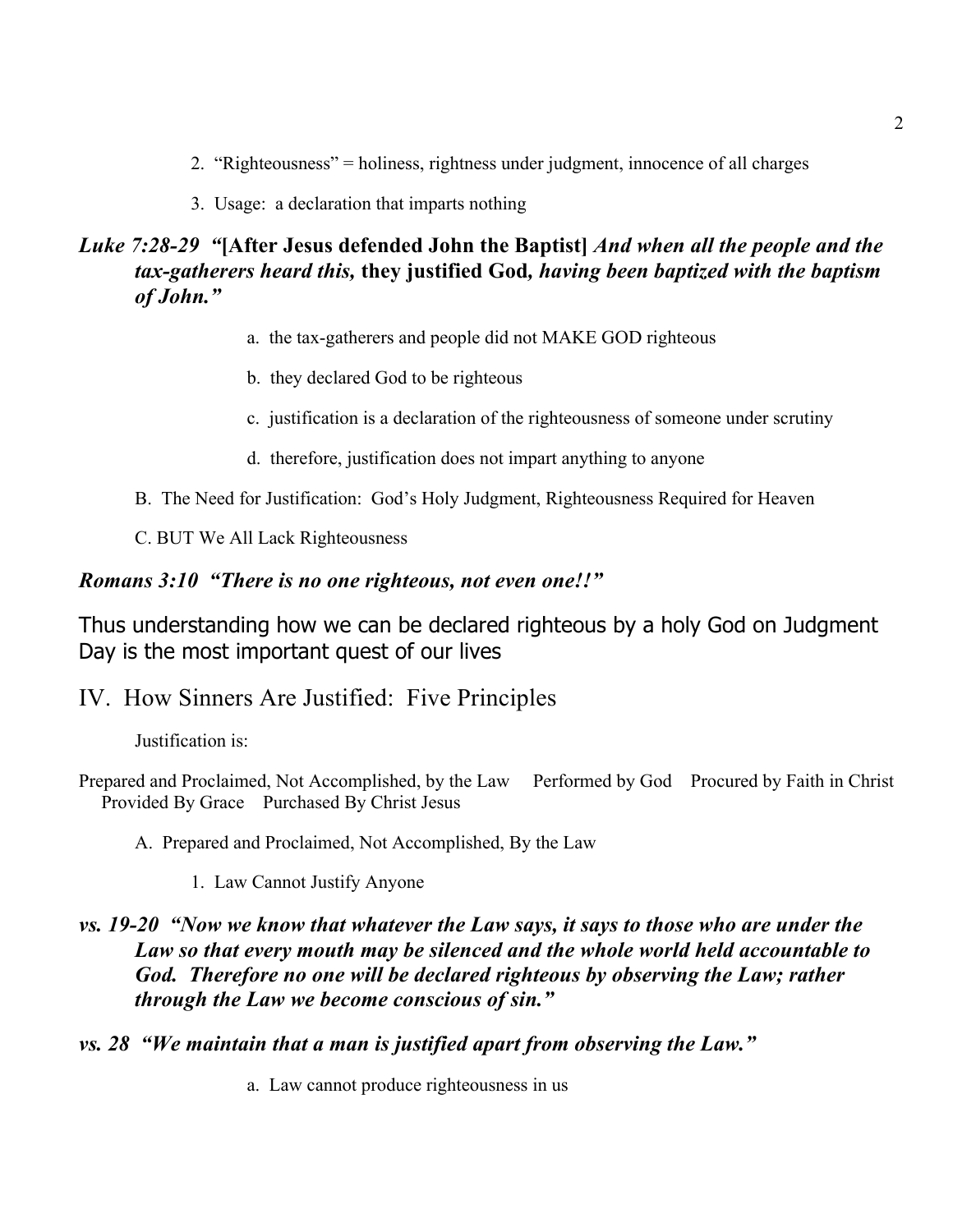- b. Law cannot clear us of past transgressions
- c. NO RIGHTEOUSNESS COMES FROM THE LAW
- d. "Brothers, what shall we do?" Righteousness required on Judgment Day!!
- e. There is a righteousness available: but it is apart from Law

#### *vs. 21 "But now a righteousness from God apart from Law has been made known…"*

2. However, Law Testifies to Justification By Faith

#### *vs. 21 "But now a righteousness from God apart from Law has been made known, to which the Law and the Prophets testify."*

a. testimony in the past: "The Law and the Prophets testify"

i) this is an "eternal gospel"

Justification by faith alone is NOT some NEW INNOVATION by Paul

God determined this wise plan of salvation before the world began

- *Romans 1:1-2 "Paul, a servant of Christ Jesus, called to be an apostle and set apart for the gospel of God—the gospel he promised beforehand through his prophets in the Holy Scriptures regarding his Son…"*
- *Romans 16:25-26 "Now to him who is able to establish you by my gospel and the proclamation of Jesus Christ, according to the revelation of the mystery hidden for long ages past, but now revealed and made known through the prophetic writings so that all nations might believe and obey him…"*
- *1 Corinthians 2:7 "We speak of God's secret wisdom… that God destined for our glory before time began."*
- *Revelation 14:6 "he had the eternal gospel to proclaim to those who live on the earth—to every nation tribe language and people."*

ii) Paul will show how the law  $&$  prophets testify

#### *Romans 3:10-18* **[OT quotations show universality of sin]**

*Romans 4* **[David and Abraham both clearly justified by faith apart from works]**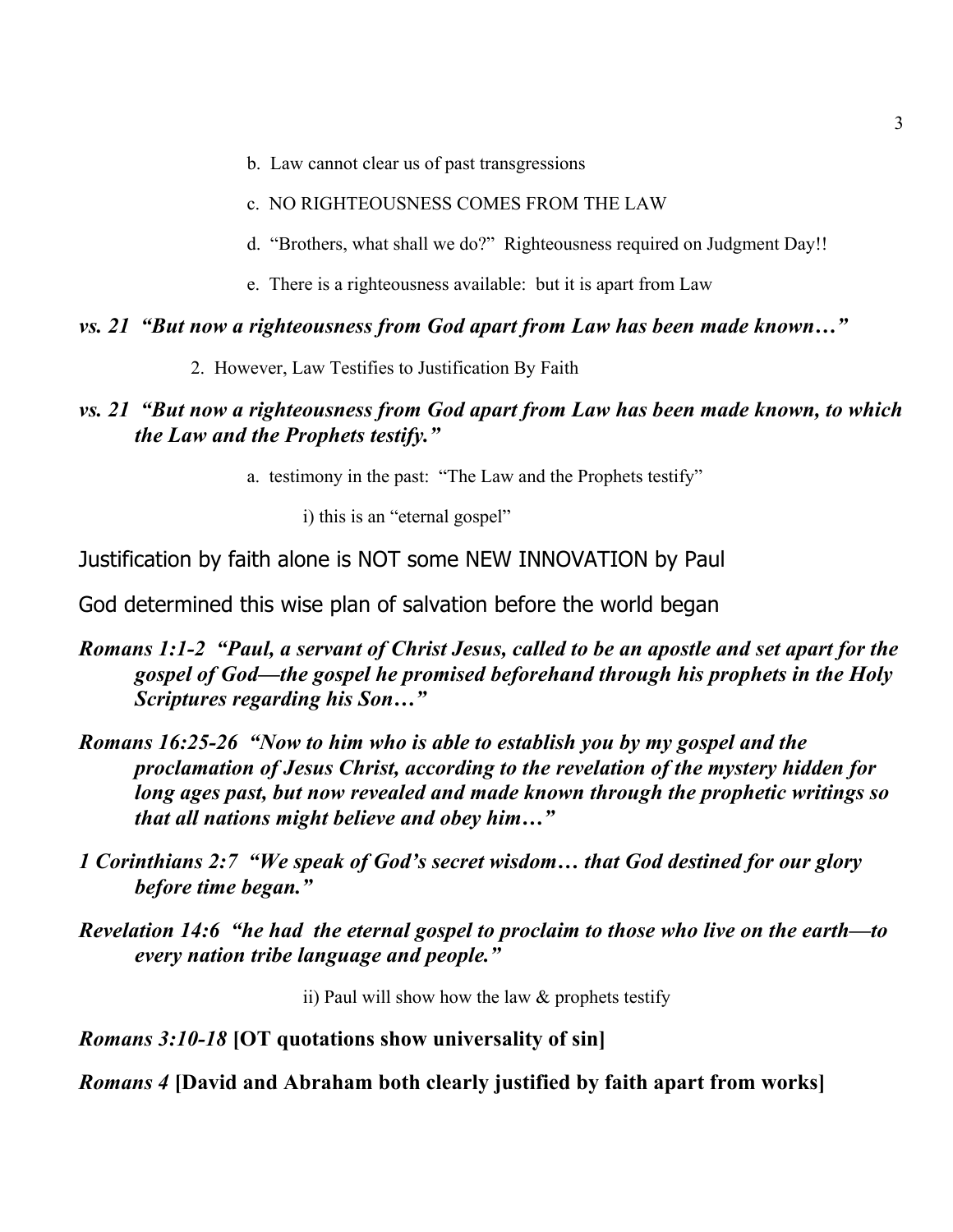The Law proclaimed justification by faith alone: sacrificial system, bronze serpent

b. testimony in the present: Universal Need for Justification

PURITANS: "Law-work" need to be done… law gets us lost, gospel gets us saved; George Whitefield, Jonathan Edwards, John Wesley, Robert Murray McCheyne,

- 5. Thus: Law prepares the way and proclaims the way… but cannot accomplish justification
- B. Performed By God
	- 1. A Massive Inbreaking: God Interferes in History

### *vs. 21 "But now a righteousness from God apart from Law has been made known, to which the Law and the Prophets testify."*

a. "But now…" a glorious interference from God… like that in Ephesians

### *Ephesians 2:1-3 "As for you, you were dead in your transgressions and sins…. All of us also lived among them at one time, gratifying the cravings of our sinful nature… Like the rest, we were by nature objects of wrath. BUT GOD, because of his great love for us made us alive with Christ…"*

Thank God there's a "BUT NOW" in Romans!!!

b. more than change in flow of Romans… interruption in history

### *Galatians 4:4 "But in the fullness of time, God sent His Son, born of a woman, born under the Law, to redeem those under the Law."*

All human history centered around God's achievement of salvation in Christ!

2. "A Righteousness From God"

a. justification is PASSIVE

### *vs.23-24 all have sinned and lack the glory of God, and ARE JUSTIFIED freely by his grace*

English grammar… passive voice means action is performed to us by someone else

b. God is the one who justifies

*Romans 8:33 "Who will bring any charge against those whom God has chosen? It is God who justifies! Who is he that condemns?"*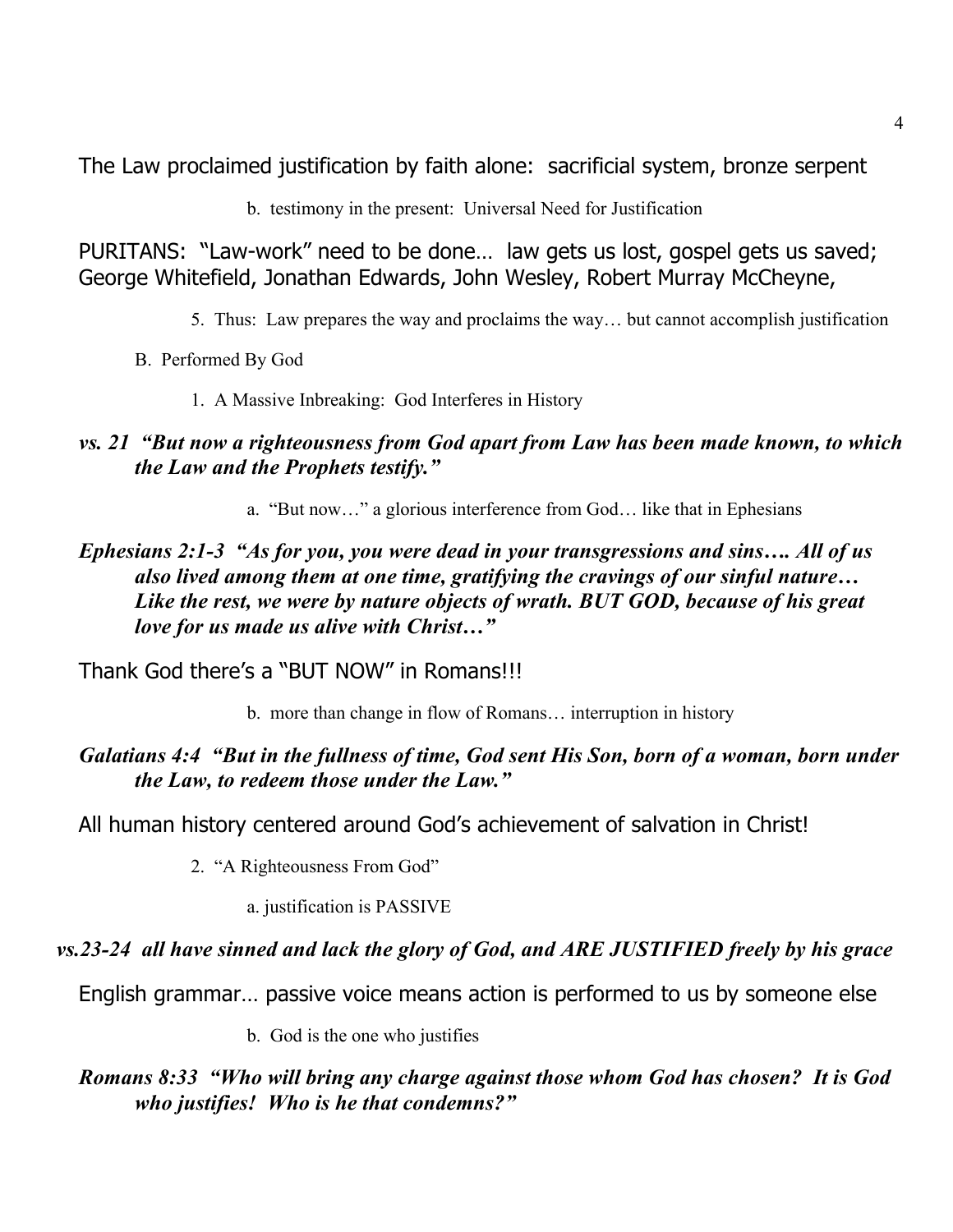c. God justifies by giving us "a Righteousness From God"

#### *Romans 1:17 "For in the gospel a righteousness from God is revealed…"*

#### Illus. Asbestos robe… covered on the Day of Judgment

- d. the great exchange… our filthy rags of sin, Christ's perfect righteousness
- e. THEREFORE we cannot boast, for our justification was done completely outside us
- 3. Righteousness is NOW MADE MANIFEST
	- a. manifest in the events of history… Jesus' physical death on the Cross
	- b. manifest also through the clear preaching of Christ crucified
- C. Procured By Faith in Jesus Christ

#### *vs. 22 "This righteousness from God comes through faith in Christ Jesus to all who believe."*

- 1. "Procured" = obtained, received… not purchased by us
	- a. faith is passive… it only ever receives

#### *Matthew 18:3* **[Jesus to his disciples]***"I tell you the truth, unless you are converted and become like little children, you will never enter the kingdom of heaven."*

#### Child-like faith… confident trust that all will be provided

- b. direct contrast with works… efforts, deeds done to earn favor
- c. we stand alone, stripped of all personal achievements, devoid of all personal righteousness, trusting in Christ alone
- 2. Faith is focused on Jesus Christ

#### *vs. 22 "This righteousness from God comes through faith in Jesus Christ…"*

- a. faith alone by itself has no saving power
- b. faith is always tied to an object which is being trusted

Muslims have total confidence and trust in Muhammad and the Koran… that faith will not help them on Judgment Day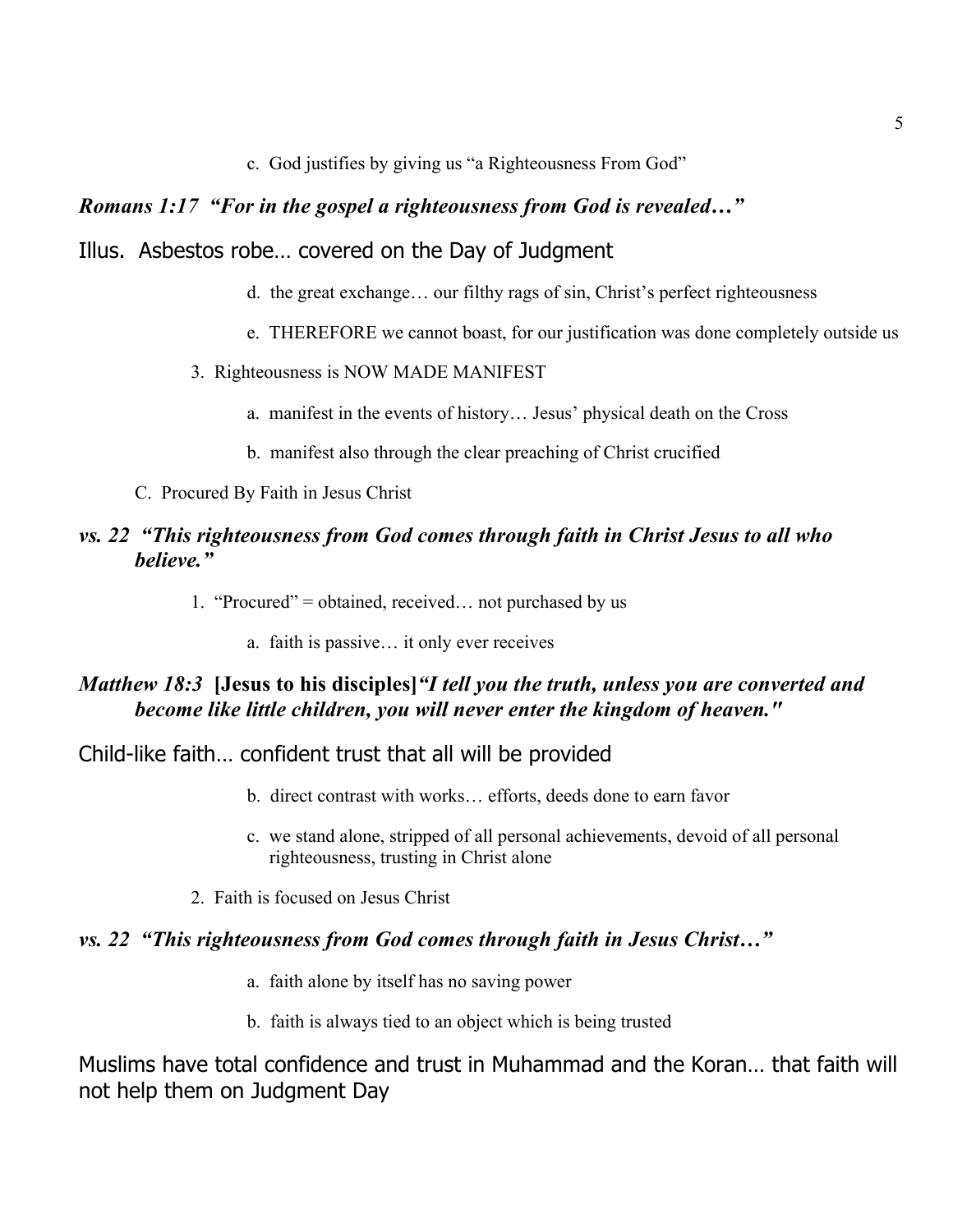c. we trust the incarnate Son of God… dead on the cross, risen from the grave

#### 3. Faith also focused on the promise of life in Christ

### *Romans 10:17 "Faith comes by hearing the message, and the message is heard through the word of Christ."*

Faith is connected to the word of the gospel… we don't see Christ, but we hear of Him, believe what we hear, and are saved

### *John 20:29 "Because you have seen me, you have believed. Blessed are they who have not seen and yet have believed."*

4. Faith is universally effective

### *vs. 22 "This righteousness from God comes through faith in Jesus Christ to all who believe. There is no difference…"*

- a. everyone who believes is immediately justified from all sin
- b. faith in Christ is universally effective for justification before God!

A poor beggar in Calcutta, a wealthy banker in Tokyo, a single mother in Chicago, a ten year-old orphan in Mexico City, a professional baseball player in Iowa… THERE IS NO DIFFERENCE!!!

- D. Provided By Grace
	- 1. "There is no distinction"

### *1 Corinthians 14:7 "How will anyone know what tune is being played unless there is a distinction in the notes…"*

One note handled differently than the other… played by a different key on the keyboard, noted by a different mark on the score, moving at a different frequency through the air… one note distinct & different from the other

But Paul says… "There is no distinction…"

- a. not universally true... there are many distinctions
	- i) some cast off all restraint and give themselves over to sin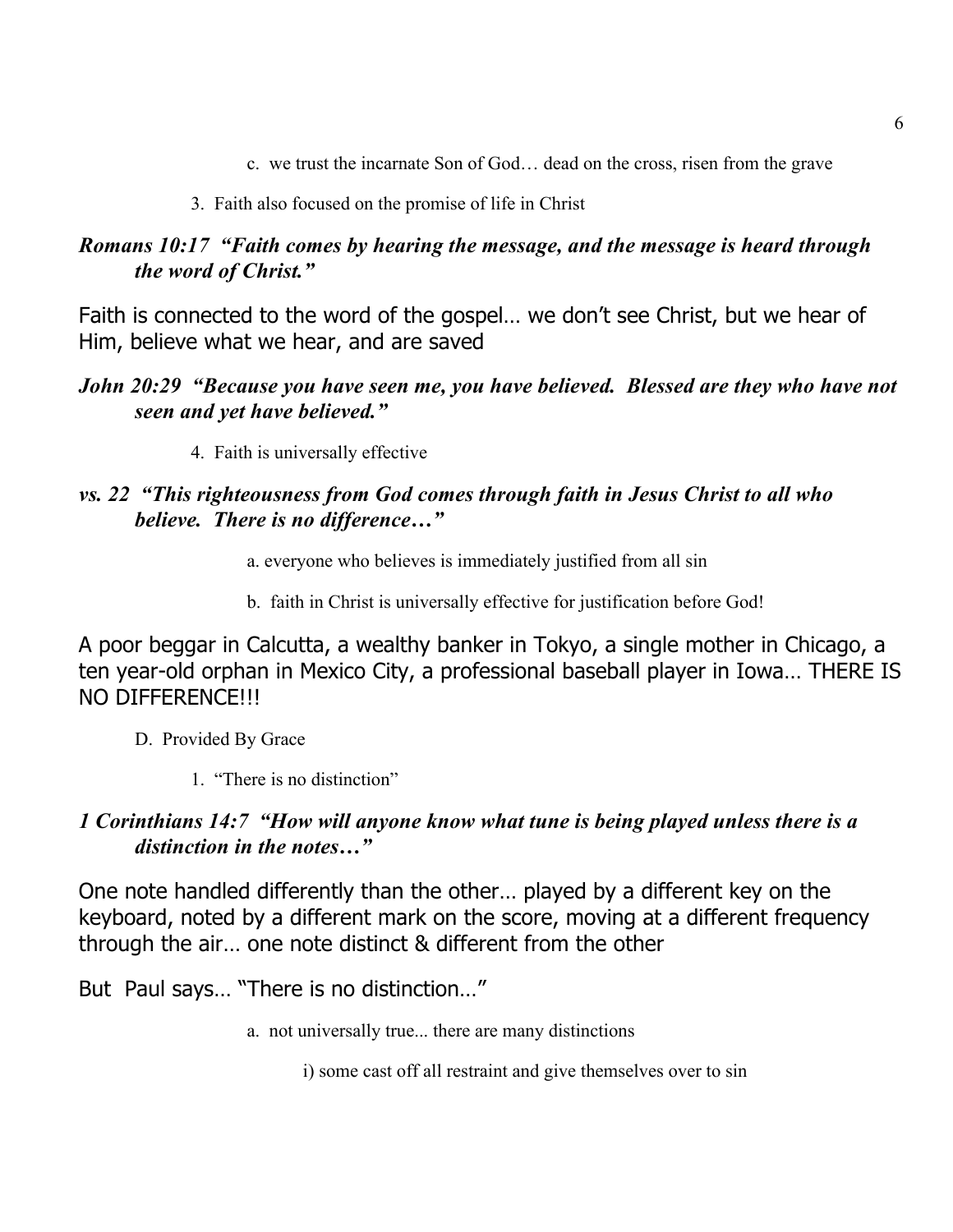ii) others lead generally moral lives under the laws of God

- b. BUT on this matter of justification, there are NO DISTINCTIONS
- c. context here: Jew & Gentile
- 2. Universal sin

#### *vs. 23 "For all have sinned and lack the glory of God"*

- a. not a person on the face of the earth who has not sinned
- b. "All" here means Jew + Gentile
- c. BUT "All" in Romans  $3$  = every single solitary human
- 3. Sin defined: rejection of the glory of God
	- a. "fall short" is standard translation
	- b. BUT gives wrong picture… as though we're trying to attain to God's glory & just never quite seem to measure up
	- c. DOES ROMANS 3 GIVE US THAT PICTURE OF HUMANITY???

### *3:10 "There is no one righteous, not even one; there is no one who understands, no one who seeks God; all have turned away, they have together become worthless; there is no one who does good, not even one."*

d. Greek word usually translated "lack"

## **[Prodigal son]** *Luke 15:14 "After he had spent everything, there was a severe famine in that whole country, and he began to be* **in need***."*

Just as the prodigal son had absolutely nothing to his name, so we absolutely lack the glory of God… we have exchanged it for idols… earthly things

4. God's wrath: passionate response to the rejection of His glory

God is very angry about that exchange… He's not indifferent to the rejection of His glory… it makes Him angry, and His wrath hangs over us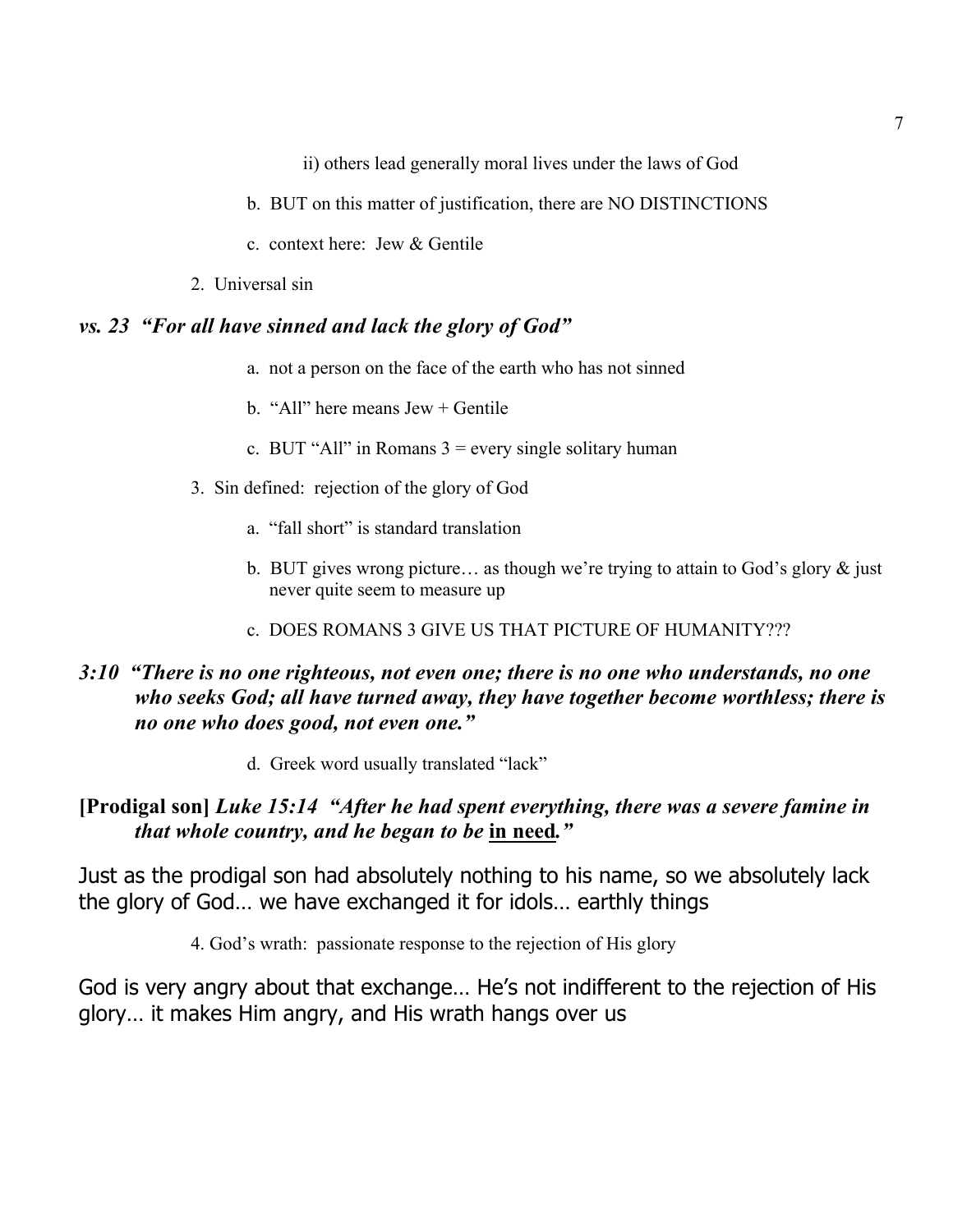That is the need we have for justification: when judgment day comes, we must be clothed in righteousness… because we have exchanged God's glory, we stand naked before the judge

We must have someone else's righteousness

5. Thus, the stage is set for grace: no one deserves anything but the wrath of God

### *vs. 23-24 "All have sinned and lack the glory of God, and are justified freely by his grace"*

- a. "freely" means lit. "according to a gift"
- b. direct contrast to works

#### *Romans 4:4 "Now when a man works, his wages are not credited to him as a gift but according to debt"*

If justification were by our good deeds, God would OWE IT TO US!! Like wages!

c. but justification is a free gift… our attempts to pay would pollute the gift

#### *Isaiah 55:1 "Come, all you who are thirsty, come to the waters; and you who have no money, come, buy, and eat! Come buy wine and milk, without money and without cost."*

#### Illus. Spurgeon

I tell you, Sir, if you bring in any of your deservings, you shall never have it. God gives away his justification freely; if you bring anything to pay for it, he will throw it in your face, and will not give his justification to you. He gives it away freely. Old Rowland Hill once went preaching at a fair; he noticed the merchants selling their wares by auction; so Rowland said, "I am going to hold an auction too, to sell wine and milk, without money and without price. My friends over there," said he "find a great difficulty to get you up to their price, my difficulty is to bring you down to mine." So it is with men. If I could preach justification to be bought by you at a sovereign a piece, who would go out of the place without being justified? If I could preach justification to you by walking a hundred miles, would we not be pilgrims to-morrow morning, every one of us? If I were to preach justification which would consist in whippings and torture, there are very few here who would not whip themselves, and that severely too. But when it is freely, freely, freely, men turn away. What! Am I to have it for nothing at all, without doing anything?" Yes, Sir, you are to have it for nothing, or else not at all; it is "freely." "But may I not go to Christ, lay some claim to his mercy, and say, Lord, justify me because I am not so bad as others?" It will not do, Sir, because it is "by his grace." "But may I not indulge a hope, because I go to church twice a day?" No, Sir; it is "by his grace." "But may I not offer this plea I mean to be better?" No, sir; it is "by his grace." You insult God by bringing your counterfeit coin to pay for his treasures. Oh! what poor ideas men have of the value of Christ's gospel, if they think they can buy it! God will not have your rusty farthings to buy heaven with.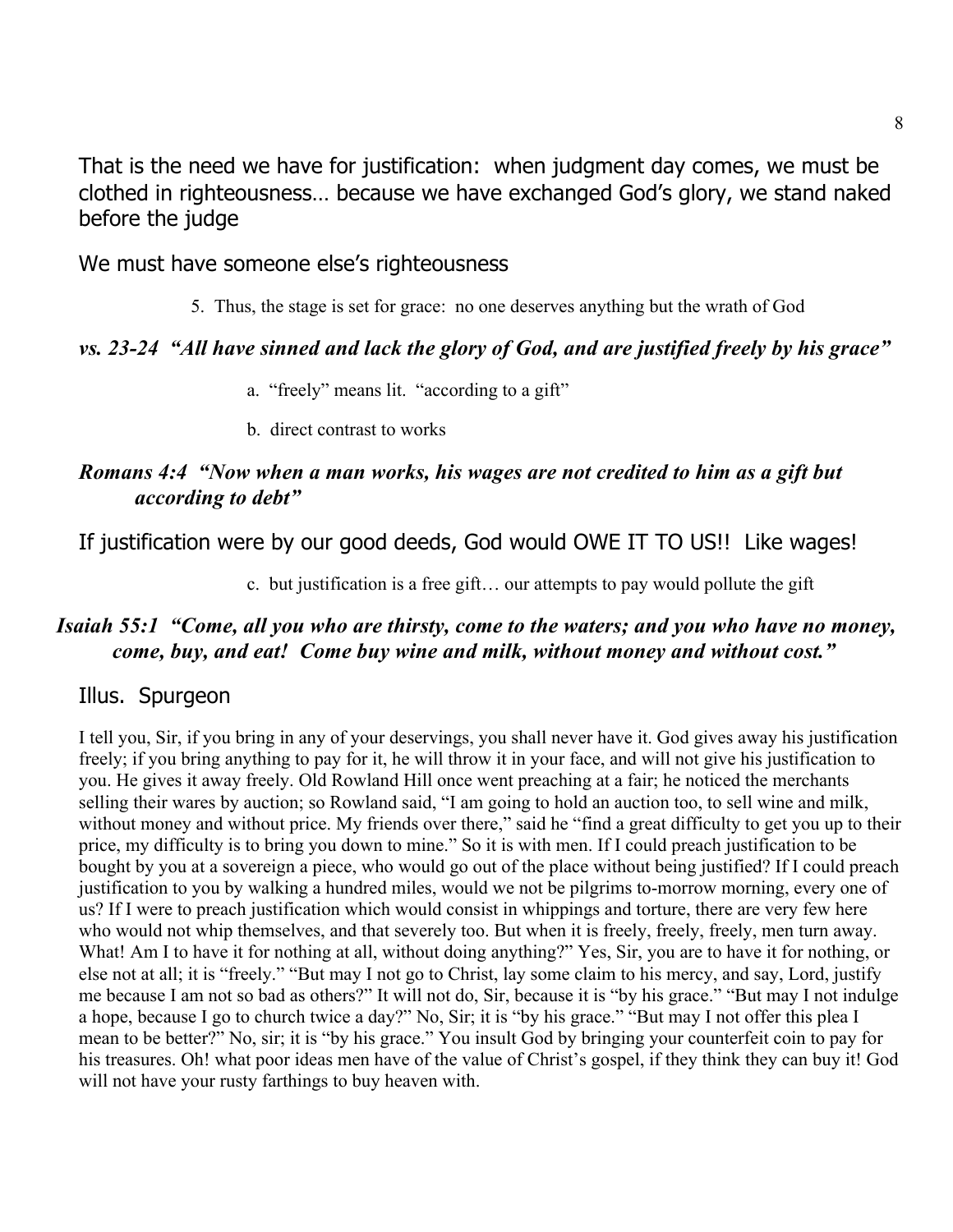Yet, it was not "free" in an absolute sense… no, it cost an incredible price!

E. Purchased By Christ Jesus

### *vs. 24 "…justified freely by his grace through the redemption that came by Christ Jesus."*

- 1. Many images of Christ's accomplishment on the cross
- 2. Image here: redemption… payment of a ransom

### Definition of redemption: release of a helpless captive by the payment of a price

3. Old Testament pictures of redemption

- a. God redeemed Israel from the land of slavery
- b. After Exdous Passover: firstborn redeemed so they would not perish
- c. kinsman redeemer

### *Leviticus 25:25 "If one of your countrymen becomes poor and sells some property, his nearest relative may come and redeem it…"*

d. Job's Redeemer

### *Job 19:25 "I know that my Redeemer lives, and that in the end he will stand upon the earth. And though worms destroy this body, yet in my flesh will I see God."*

4. Christ is our redeemer; he paid our redemption

### *Matthew 20:28 "The Son of Man did not come to be served but to serve, and to give his life as a ransom for many."*

Ransom = price paid to free a kidnap victim from danger

#### Here, the ransom price = Christ's life, poured out in blood from the cross

### *1 Peter 1:18-19 "For you know that it was not with perishable things such as silver or gold that you were redeemed from the empty way of life handed down from you but with the precious blood of Christ, a lamb without blemish or defect."*

#### Danger = Eternity in hell under the wrath of God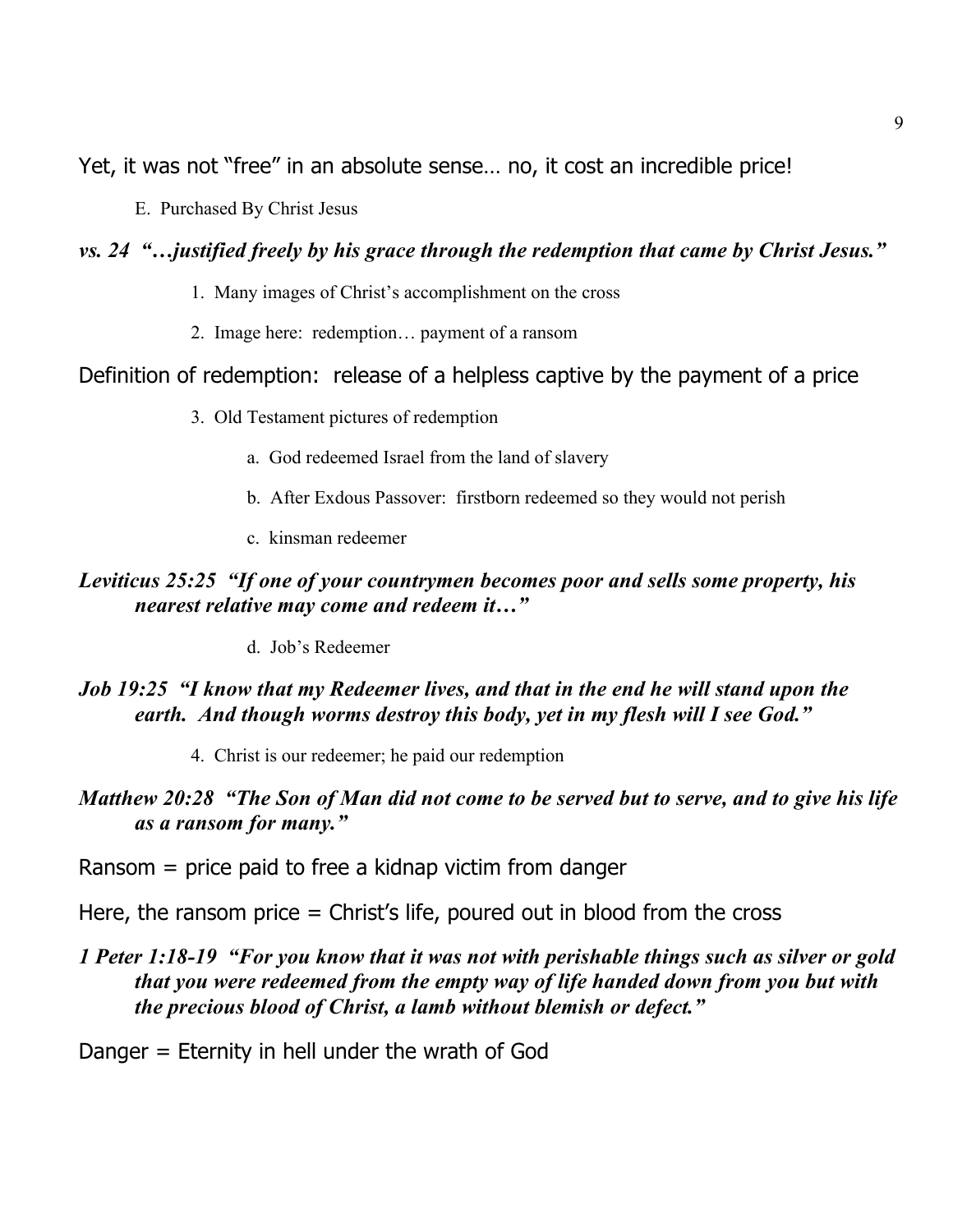Our justification was extremely expensive, paid for by the most valuable substance that has ever been seen on this earth… the blood of the only begotten Son of God

He is our redeemer, and he paid for our salvation with his own blood

## V. Summary & Application

- A. Summary: Justification is:
	- 1. Prepared and Proclaimed, Not Accomplished, by the Law
	- 2. Performed by God
	- 3. Procured by Faith in Christ
	- 4. Provided By Grace
	- 5. Purchased By Christ Jesus
- B. A Closing Illustration: Faith for Justification

Faith is something like this. There is a story told of a captain of a man-of-war, whose son — a young lad was very fond of running up the rigging of the ship; and one time, running after a monkey, he ran up the mast, till at last he got on to the maintruck. Now, the maintruck, you are aware, is like a large round table put on to the mast, so that when the boy was on the maintruck there was plenty of room for him; but the difficulty was  $-$  to use the best explanation I can  $-$  that he could not reach the mast that was under the table, he was not tall enough to get down from this maintruck, reach the mast, and so descend. There he was on the maintruck; he managed to get up there, somehow or other, but down he never could get. His father saw that, and he looked up in horror; what was he to do? In a few moments his son would fall down, and be dashed to pieces! He was clinging to the maintruck with all his might, but in a little time he would fall down on the deck, and there he would be a mangled corpse. The captain called for a speaking trumpet; he put it to his mouth, and shouted, "Boy, the next time the ship lurches, throw yourself into the sea." It was, in truth, his only way of escape; he might be picked up out of the sea, but he could not be rescued if he fell on the deck. The poor boy looked down on the sea; it was a long way; he could not bear the idea of throwing himself into the roaring current beneath him; he thought it looked angry and dangerous. How could he cast himself down into it? So he clung to the main truck with all his might, though there was no doubt that he must soon let go and perish. The father called for a gun, and pointing it up at him, said, "Boy, the next time the ship lurches, throw yourself into the sea, or I'll shoot you!" He knew his father would keep his word; the ship lurched on one side, over went the boy splash into the sea, and out went brawny arms after him; the sailors rescued him, and brought him on deck. Now, we, like the boy, are in a position of extraordinary danger, by nature, which neither you nor I can possibly escape of ourselves. Unfortunately, we have got some good works of our own, like that maintruck, and we cling to them so fondly, that we never will give them up. Christ knows that unless we do give them up, we shall be dashed to pieces at the last, for that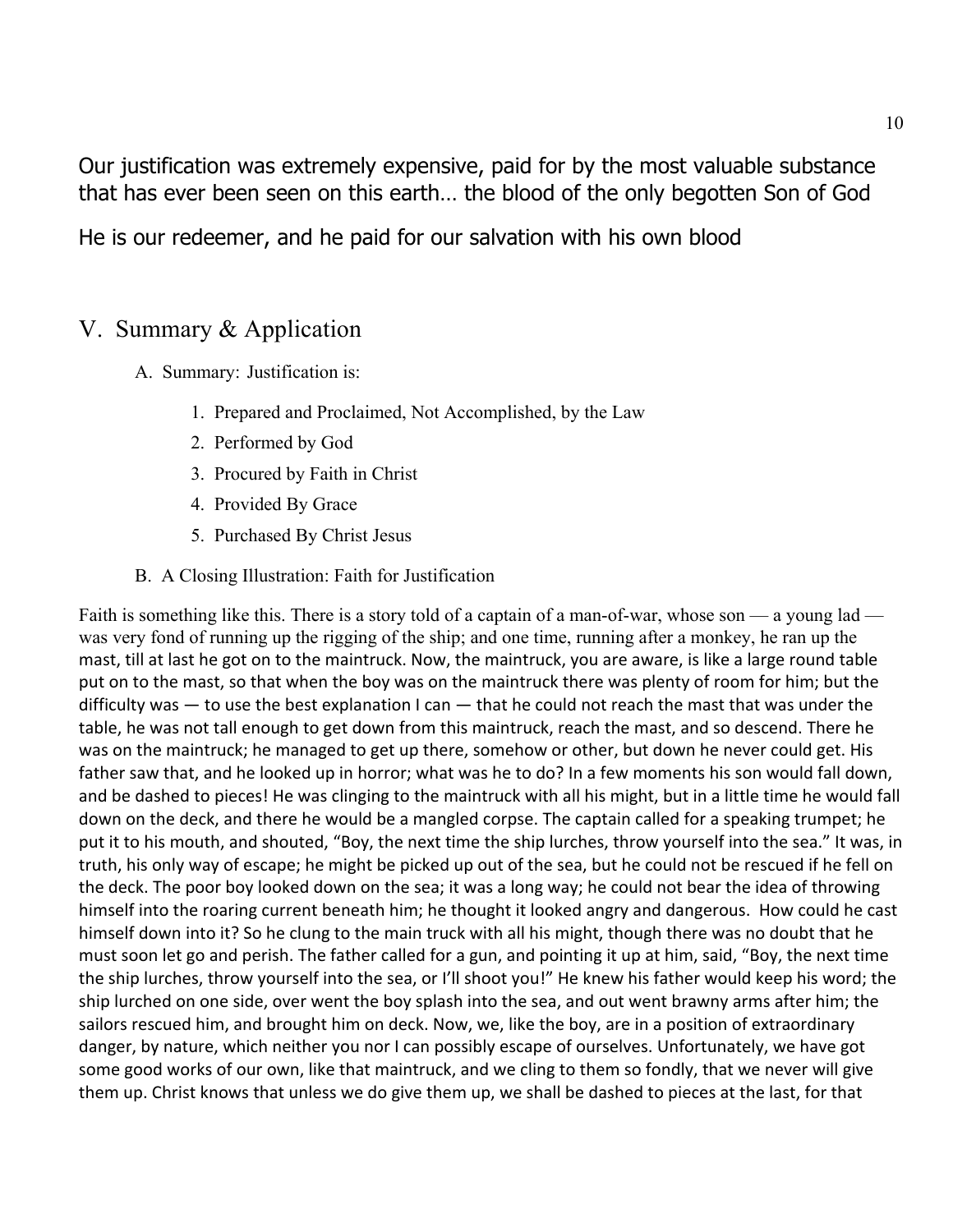rotten trust must ruin us. He, therefore, says, "Sinner, let go your own trust, and drop into the sea of my love." We look down, and say, "Can I be saved by trusting in God? He looks as if he were angry with me, and I could not trust him." Ah, will not mercy's tender cry persuade you? — "He that believeth shall be saved." Must the weapon of destruction be pointed directly at you? Must you hear the dreadful threat  $-$  "He that believeth not shall be damned?" It is with you now as with that boy  $-$  your position is one of imminent peril in itself, and your slighting the Father's counsel is a matter of more terrible alarm, it makes peril more perilous. You must do it, or else you perish! Let go your hold! Trust in Christ and Him alone!

# **William Cowper**

"There is a fountain filled with blood, drawn from Immanuel's veins; and sinners plunged beneath that flood lose all their guilty stains.

E'er since by faith I saw the stream thy flowing wounds supply, redeeming love has been my theme and shall be till I die!"

- Tragic childhood, lost mother at age six and was immediately sent off to a vicious boarding school where he was terrorized by a boy nine years older than him
- Attempted suicide numerous times, almost succeeded; was convinced that God could never forgive that sin, that he was damned, and that there was no hope for him
- He became more and more depressed; sat  $&$  stared out a window for hours on end
- Finally, in December of 1763, he was committed by his family to the St. Alban's Insane Asylum in London
- Dr. Nathaniel Cotton, poet and evangelical believer ministered to him there as a chaplain; he loved Cowper and held out hope to him for six months
- Left Bible out in places where he could read it
- Two stages of salvation: first, a contemplation of Jesus' power in raising Lazarus from the dead  $\&$  his compassion… Cowper said a similar resurrection was about to take place in his soul
- Urged by revelation in his mind to open to Romans 3:25, "whom God set forth as a propitiation through faith in his blood "

"Immediately I received the strength to believe it and the full beams of the sun of righteousness shone upon me; I saw the sufficiency of the atonement he had made, my pardon sealed in his blood, and all the fullness and completeness of justification. In a moment I believed and received the gospel! Unless the Almighty Arm had been under me I think I should have died with gratitude and joy. My eyes filled with tears